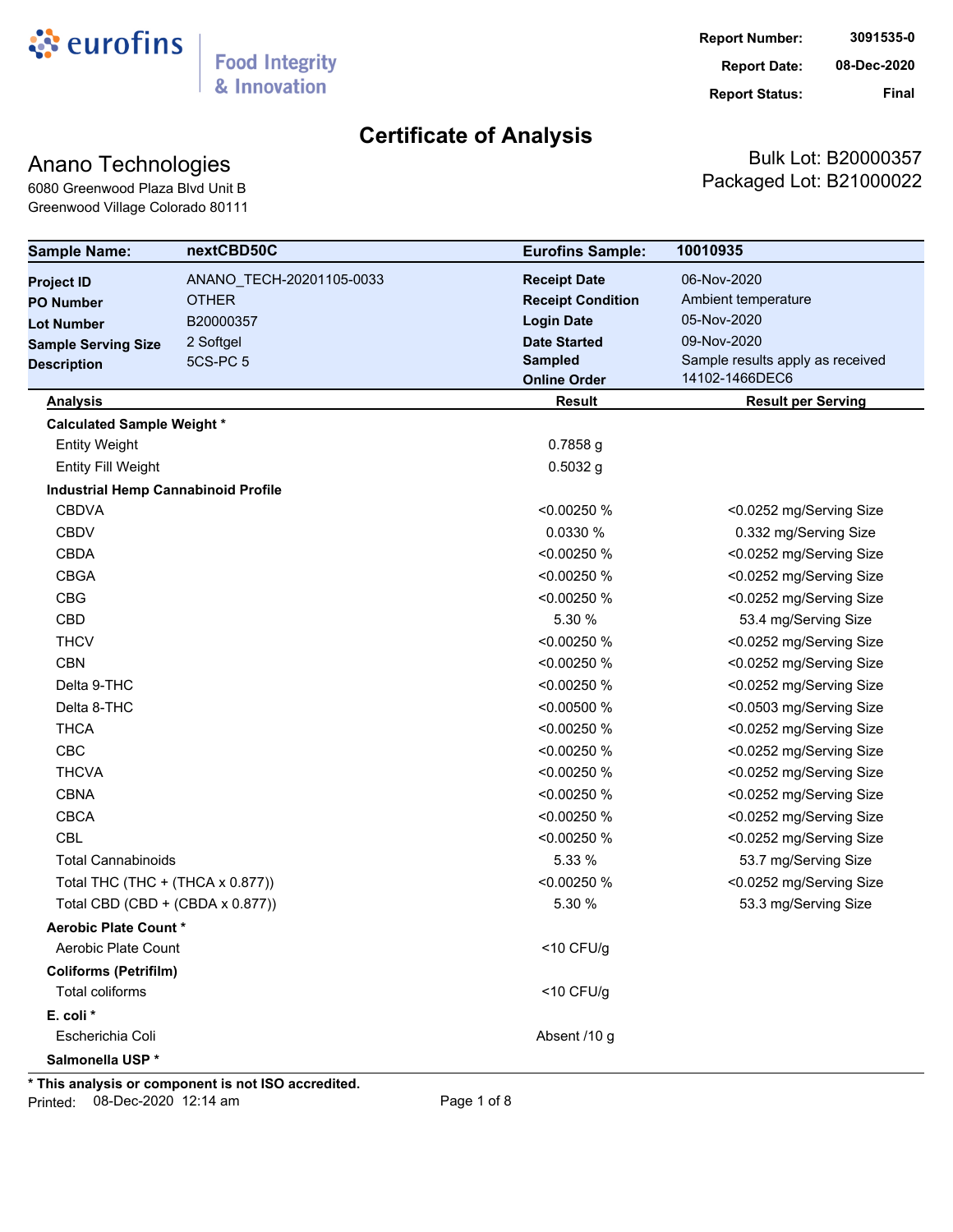

### Anano Technologies

6080 Greenwood Plaza Blvd Unit B Greenwood Village Colorado 80111

| <b>Sample Name:</b>                      | nextCBD50C                                                   | <b>Eurofins Sample:</b>  | 10010935                         |
|------------------------------------------|--------------------------------------------------------------|--------------------------|----------------------------------|
| <b>Project ID</b>                        | ANANO_TECH-20201105-0033                                     | <b>Receipt Date</b>      | 06-Nov-2020                      |
| <b>PO Number</b>                         | <b>OTHER</b>                                                 | <b>Receipt Condition</b> | Ambient temperature              |
| <b>Lot Number</b>                        | B20000357                                                    | <b>Login Date</b>        | 05-Nov-2020                      |
| <b>Sample Serving Size</b>               | 2 Softgel                                                    | <b>Date Started</b>      | 09-Nov-2020                      |
| <b>Description</b>                       | 5CS-PC 5                                                     | <b>Sampled</b>           | Sample results apply as received |
|                                          |                                                              | <b>Online Order</b>      | 14102-1466DEC6                   |
| <b>Analysis</b>                          |                                                              | <b>Result</b>            | <b>Result per Serving</b>        |
| Salmonella USP *                         |                                                              |                          |                                  |
| Salmonella                               |                                                              | Absent /25 g             |                                  |
| Yeast and Mold Count*                    |                                                              |                          |                                  |
| <b>Yeast Count</b>                       |                                                              | $<$ 10 CFU/g             |                                  |
| <b>Mold Count</b>                        |                                                              | $<$ 10 CFU/g             |                                  |
|                                          | Preparatory Testing of Nutritional and Dietary Supplements * |                          |                                  |
| Aerobic Plate Suitability Result         |                                                              | <b>PASS</b>              |                                  |
| E. coli Suitability Result               |                                                              | <b>PASS</b>              |                                  |
| Yeast and Mold Suitability               |                                                              | <b>PASS</b>              |                                  |
| Salmonella Suitability Result            |                                                              | <b>PASS</b>              |                                  |
| <b>Elements by ICP Mass Spectrometry</b> |                                                              |                          |                                  |
| Arsenic                                  |                                                              | $<$ 10.0 ppb             |                                  |
| Cadmium                                  |                                                              | $<$ 5.00 ppb             |                                  |
| Lead                                     |                                                              | $<$ 5.00 ppb             |                                  |
| Mercury                                  |                                                              | $<$ 5.00 ppb             |                                  |
| <b>Analysis</b>                          |                                                              | Limit                    | Pass/Fail<br>Result              |
| <b>Mycotoxins in Raw Materials</b>       |                                                              |                          |                                  |
| Aflatoxin B1                             |                                                              |                          | $<$ 0.300 ppb                    |
| Aflatoxin B2                             |                                                              |                          | $<$ 0.300 ppb                    |
| Aflatoxin G1                             |                                                              |                          | $<$ 0.300 ppb                    |
| Aflatoxin G2                             |                                                              |                          | $<$ 0.300 ppb                    |
| Aflatoxin M1                             |                                                              |                          | $<$ 0.300 ppb                    |
| Aflatoxin M2                             |                                                              |                          | $<$ 0.300 ppb                    |
| Deoxynivalenol                           |                                                              |                          | <56.0 ppb                        |
| T-2 Toxin                                |                                                              |                          | <5.60 ppb                        |
| HT-2 Toxin                               |                                                              |                          | <56.0 ppb                        |
| Fumonisin B1                             |                                                              |                          | $<$ 14.3 ppb                     |
| Fumonisin B2                             |                                                              |                          | <14.0 ppb                        |
| Ochratoxin A                             |                                                              |                          | $<$ 1.00 ppb                     |
| Zearalenone                              |                                                              |                          | $<$ 16.7 ppb                     |

**\* This analysis or component is not ISO accredited.** Printed: 08-Dec-2020 12:14 am Page 2 of 8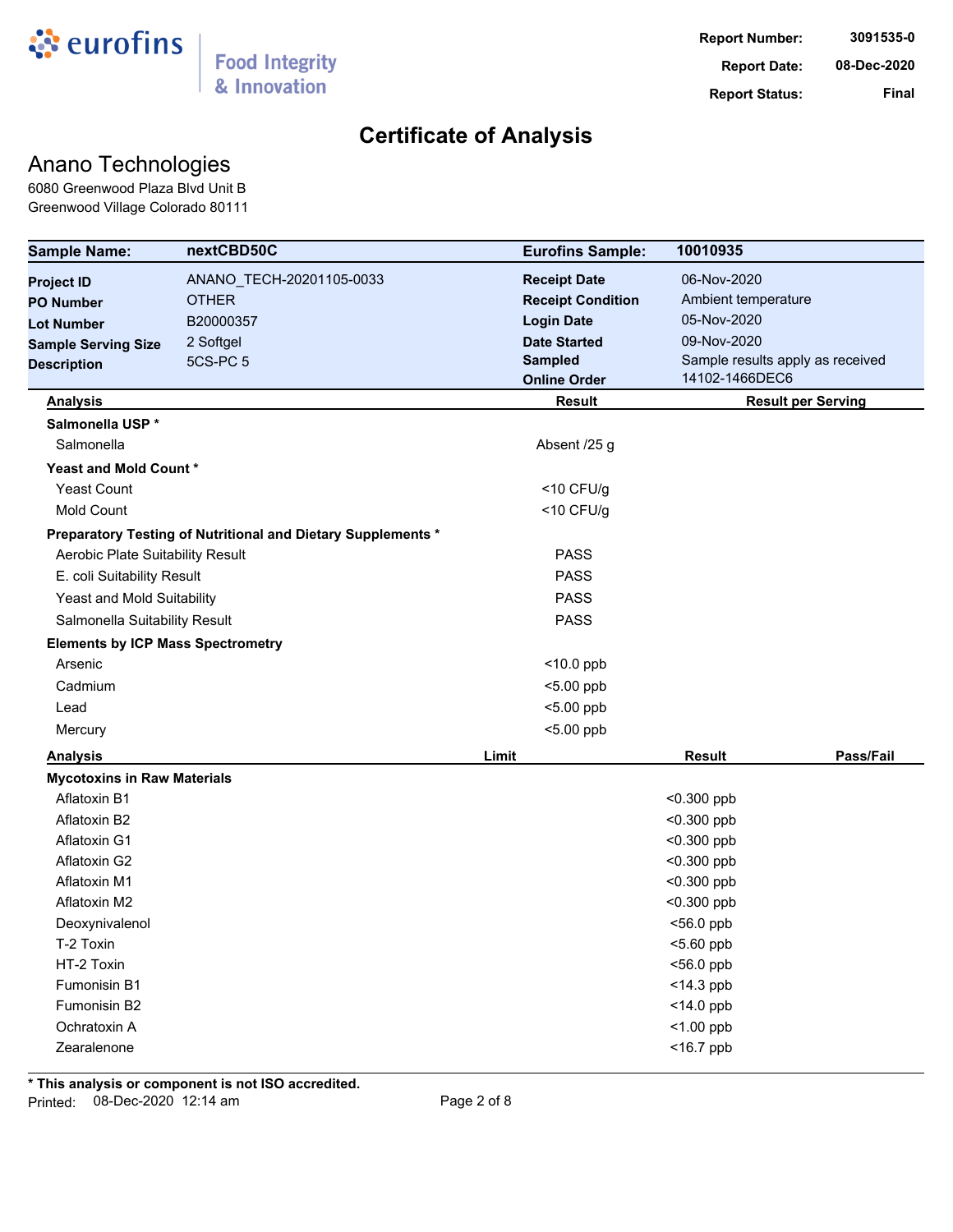

### Anano Technologies

6080 Greenwood Plaza Blvd Unit B Greenwood Village Colorado 80111

| <b>Sample Name:</b>                | nextCBD50C                                               |             | <b>Eurofins Sample:</b><br>10010935                |                     |           |  |
|------------------------------------|----------------------------------------------------------|-------------|----------------------------------------------------|---------------------|-----------|--|
| <b>Project ID</b>                  | ANANO_TECH-20201105-0033                                 |             | <b>Receipt Date</b>                                | 06-Nov-2020         |           |  |
| <b>PO Number</b>                   | <b>OTHER</b>                                             |             | <b>Receipt Condition</b>                           | Ambient temperature |           |  |
| <b>Lot Number</b>                  | B20000357                                                |             | <b>Login Date</b>                                  | 05-Nov-2020         |           |  |
| <b>Sample Serving Size</b>         | 2 Softgel                                                |             | <b>Date Started</b>                                | 09-Nov-2020         |           |  |
| <b>Description</b>                 | <b>5CS-PC 5</b>                                          |             | Sample results apply as received<br><b>Sampled</b> |                     |           |  |
|                                    |                                                          |             | 14102-1466DEC6<br><b>Online Order</b>              |                     |           |  |
| <b>Analysis</b>                    |                                                          | Limit       |                                                    | <b>Result</b>       | Pass/Fail |  |
|                                    | Multi-Residue Analysis for hemp products - 60+ compounds |             |                                                    |                     |           |  |
| Abamectin                          |                                                          |             |                                                    | $<$ 0.30 mg/kg      |           |  |
| Aldicarb                           |                                                          |             | $<$ 0.10 mg/kg                                     |                     |           |  |
| Aldicarb sulfone (Aldoxycarb)      |                                                          |             |                                                    | <0.10 mg/kg         |           |  |
| Aldicarb sulfoxide                 |                                                          |             |                                                    | <0.10 mg/kg         |           |  |
| Azoxystrobin                       |                                                          |             |                                                    | <0.10 mg/kg         |           |  |
| <b>Bifenazate</b>                  |                                                          |             |                                                    | <0.10 mg/kg         |           |  |
| <b>Bifenthrin</b>                  |                                                          |             |                                                    | <0.10 mg/kg         |           |  |
| Carbaryl                           |                                                          |             |                                                    | <0.10 mg/kg         |           |  |
| Carbofuran                         |                                                          |             |                                                    | <0.10 mg/kg         |           |  |
| Carbofuran-3-hydroxy-              |                                                          |             |                                                    | <0.10 mg/kg         |           |  |
| Chlorantraniliprole                |                                                          |             |                                                    | <0.10 mg/kg         |           |  |
| Chlordane, cis-                    |                                                          |             |                                                    | <0.10 mg/kg         |           |  |
| Chlordane, trans-                  |                                                          |             |                                                    | <0.10 mg/kg         |           |  |
| Chlorfenapyr                       |                                                          |             |                                                    | <0.10 mg/kg         |           |  |
| Chlorpyrifos                       |                                                          |             |                                                    | <0.10 mg/kg         |           |  |
| Coumaphos                          |                                                          |             |                                                    | <0.10 mg/kg         |           |  |
| Cyfluthrin                         |                                                          |             |                                                    | <0.10 mg/kg         |           |  |
| Cypermethrin                       |                                                          |             |                                                    | <0.10 mg/kg         |           |  |
| Cyproconazole (2 diastereoisomers) |                                                          |             |                                                    | <0.10 mg/kg         |           |  |
| Cyprodinil                         |                                                          |             |                                                    | <0.10 mg/kg         |           |  |
| Dichlorvos                         |                                                          |             |                                                    | <0.10 mg/kg         |           |  |
| Diclobutrazol                      |                                                          |             |                                                    | <0.10 mg/kg         |           |  |
| Dipropetryn                        |                                                          |             |                                                    | <0.10 mg/kg         |           |  |
| Disulfoton                         |                                                          |             |                                                    | <0.10 mg/kg         |           |  |
| Endosulfan I (alpha-isomer)        |                                                          |             |                                                    | <0.20 mg/kg         |           |  |
| Endosulfan II (beta-isomer)        |                                                          |             |                                                    | <0.20 mg/kg         |           |  |
| Endosulfan sulfate                 |                                                          |             |                                                    | <0.20 mg/kg         |           |  |
| Epoxiconazole                      |                                                          |             |                                                    | $<$ 0.10 mg/kg      |           |  |
| Ethiofencarb                       |                                                          |             |                                                    | <0.10 mg/kg         |           |  |
| Etofenprox                         |                                                          | <0.10 mg/kg |                                                    |                     |           |  |
|                                    |                                                          |             |                                                    |                     |           |  |

**\* This analysis or component is not ISO accredited.** Printed: 08-Dec-2020 12:14 am Page 3 of 8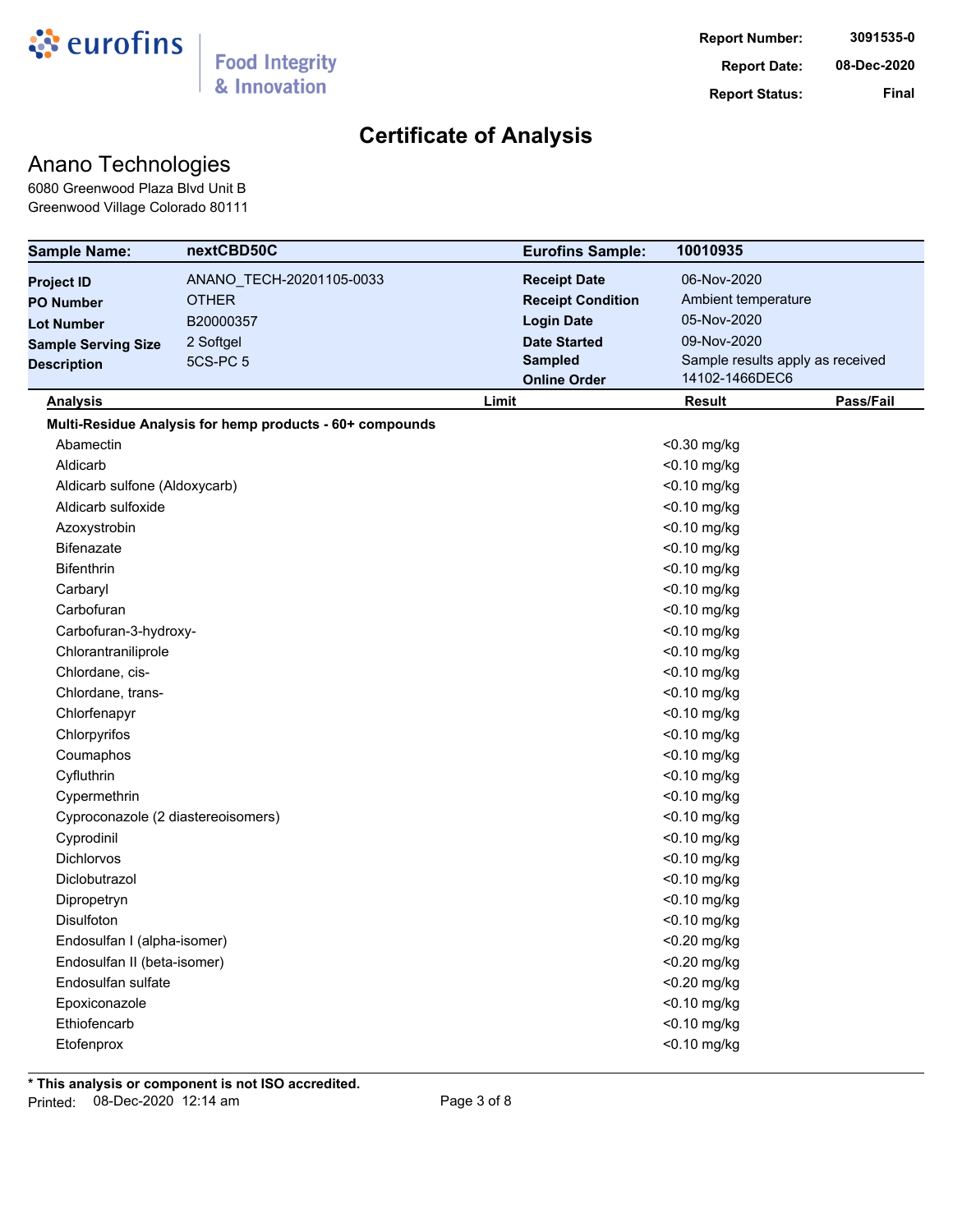

### Anano Technologies

6080 Greenwood Plaza Blvd Unit B Greenwood Village Colorado 80111

| <b>Sample Name:</b>                        | nextCBD50C                                               |                                                    | <b>Eurofins Sample:</b><br>10010935 |                     |           |  |
|--------------------------------------------|----------------------------------------------------------|----------------------------------------------------|-------------------------------------|---------------------|-----------|--|
| <b>Project ID</b>                          | ANANO_TECH-20201105-0033                                 |                                                    | <b>Receipt Date</b>                 | 06-Nov-2020         |           |  |
| <b>PO Number</b>                           | <b>OTHER</b>                                             |                                                    | <b>Receipt Condition</b>            | Ambient temperature |           |  |
| <b>Lot Number</b>                          | B20000357                                                |                                                    | <b>Login Date</b>                   | 05-Nov-2020         |           |  |
| <b>Sample Serving Size</b>                 | 2 Softgel                                                |                                                    | <b>Date Started</b>                 | 09-Nov-2020         |           |  |
| <b>Description</b>                         | 5CS-PC <sub>5</sub>                                      | Sample results apply as received<br><b>Sampled</b> |                                     |                     |           |  |
|                                            |                                                          | 14102-1466DEC6<br><b>Online Order</b>              |                                     |                     |           |  |
| <b>Analysis</b>                            |                                                          | Limit                                              |                                     | <b>Result</b>       | Pass/Fail |  |
|                                            | Multi-Residue Analysis for hemp products - 60+ compounds |                                                    |                                     |                     |           |  |
| Etoxazole                                  |                                                          |                                                    |                                     | $<$ 0.10 mg/kg      |           |  |
| Fenoxycarb                                 |                                                          |                                                    | <0.10 mg/kg                         |                     |           |  |
| Fenpropathrin                              |                                                          |                                                    |                                     | <0.10 mg/kg         |           |  |
| Fenvalerate/Esfenvalerate (sum of isomers) |                                                          |                                                    |                                     | <0.20 mg/kg         |           |  |
| Fipronil                                   |                                                          |                                                    |                                     | <0.10 mg/kg         |           |  |
| Fipronil desulfinyl                        |                                                          |                                                    |                                     | <0.10 mg/kg         |           |  |
| Fipronil sulfone                           |                                                          |                                                    |                                     | <0.10 mg/kg         |           |  |
| Imazalil                                   |                                                          |                                                    |                                     | <0.10 mg/kg         |           |  |
| Imidacloprid                               |                                                          |                                                    |                                     | <0.10 mg/kg         |           |  |
| Malathion                                  |                                                          |                                                    |                                     | <0.10 mg/kg         |           |  |
| Methiocarb                                 |                                                          |                                                    |                                     | <0.10 mg/kg         |           |  |
| Methiocarb sulfone                         |                                                          |                                                    |                                     | <0.10 mg/kg         |           |  |
| Methiocarb sulfoxide                       |                                                          |                                                    |                                     | <0.10 mg/kg         |           |  |
| Methomyl                                   |                                                          |                                                    |                                     | <0.10 mg/kg         |           |  |
| Metolachlor                                |                                                          |                                                    | <0.10 mg/kg                         |                     |           |  |
| Mevinphos (E- and Z-isomers)               |                                                          |                                                    | <0.10 mg/kg                         |                     |           |  |
| Myclobutanil                               |                                                          |                                                    |                                     | <0.10 mg/kg         |           |  |
| Naled (Dibrom)                             |                                                          |                                                    |                                     | <0.10 mg/kg         |           |  |
| Paclobutrazol                              |                                                          |                                                    |                                     | <0.10 mg/kg         |           |  |
| Permethrin (sum of isomers)                |                                                          |                                                    |                                     | <0.10 mg/kg         |           |  |
| Propoxur                                   |                                                          |                                                    |                                     | <0.10 mg/kg         |           |  |
| Pyrethrum (total)                          |                                                          |                                                    |                                     | $<$ 1.0 mg/kg       |           |  |
| Spinetoram (spinosyns J and L)             |                                                          |                                                    |                                     | <0.10 mg/kg         |           |  |
| Spinosad (spinosyns A and D)               |                                                          |                                                    |                                     | $<$ 0.10 mg/kg      |           |  |
| Spirodiclofen                              |                                                          |                                                    |                                     | <0.10 mg/kg         |           |  |
| Spiromesifen                               |                                                          |                                                    |                                     | <0.10 mg/kg         |           |  |
| Spirotetramat                              |                                                          |                                                    |                                     | <0.10 mg/kg         |           |  |
| Spiroxamine (2 diastereoisomers)           |                                                          |                                                    |                                     | <0.10 mg/kg         |           |  |
| Tebuconazole                               |                                                          |                                                    |                                     | <0.10 mg/kg         |           |  |
| Thiabendazole                              |                                                          |                                                    |                                     | <0.10 mg/kg         |           |  |
|                                            |                                                          |                                                    |                                     |                     |           |  |

**\* This analysis or component is not ISO accredited.** Printed: 08-Dec-2020 12:14 am Page 4 of 8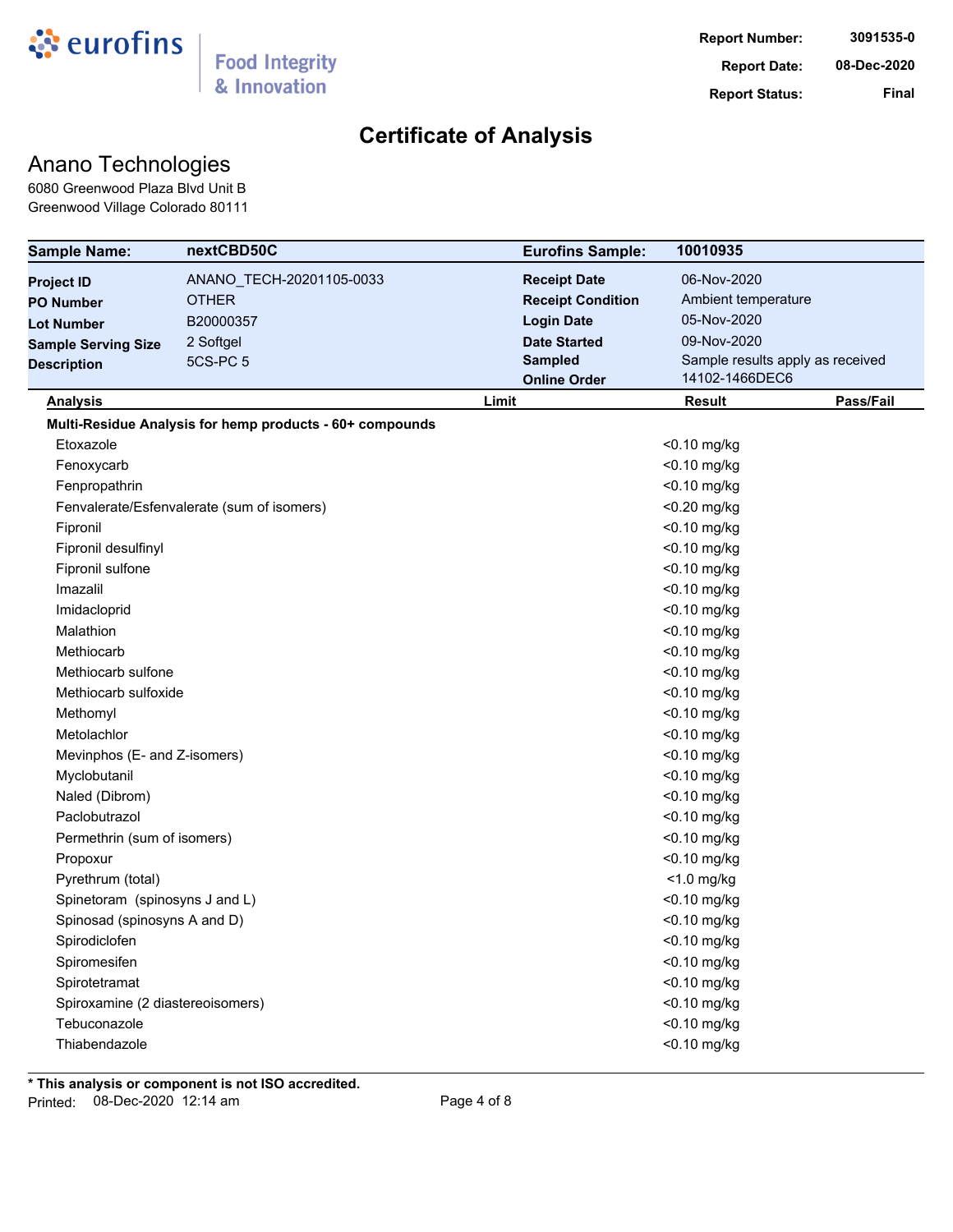

### Anano Technologies

6080 Greenwood Plaza Blvd Unit B Greenwood Village Colorado 80111

| <b>Sample Name:</b>                    | nextCBD50C   |                                                          | <b>Eurofins Sample:</b>  | 10010935      |                                  |  |
|----------------------------------------|--------------|----------------------------------------------------------|--------------------------|---------------|----------------------------------|--|
| <b>Project ID</b>                      |              | ANANO_TECH-20201105-0033                                 | <b>Receipt Date</b>      | 06-Nov-2020   |                                  |  |
| <b>PO Number</b>                       | <b>OTHER</b> |                                                          | <b>Receipt Condition</b> |               | Ambient temperature              |  |
| <b>Lot Number</b>                      | B20000357    |                                                          | <b>Login Date</b>        | 05-Nov-2020   |                                  |  |
| <b>Sample Serving Size</b>             | 2 Softgel    |                                                          | <b>Date Started</b>      | 09-Nov-2020   |                                  |  |
| <b>Description</b>                     | 5CS-PC 5     | <b>Sampled</b>                                           |                          |               | Sample results apply as received |  |
|                                        |              |                                                          | <b>Online Order</b>      |               | 14102-1466DEC6                   |  |
| <b>Analysis</b>                        |              |                                                          | Limit                    | <b>Result</b> | Pass/Fail                        |  |
|                                        |              | Multi-Residue Analysis for hemp products - 60+ compounds |                          |               |                                  |  |
| Thiabendazole-5-hydroxy-               |              |                                                          |                          | <0.10 mg/kg   |                                  |  |
| Thiacloprid                            |              |                                                          |                          | <0.10 mg/kg   |                                  |  |
| Trifloxystrobin                        |              |                                                          |                          | <0.10 mg/kg   |                                  |  |
| <b>Analysis</b>                        |              | <b>LOQ</b>                                               | Limit                    | <b>Result</b> | Pass/Fail                        |  |
| <b>Residual Solvents - Class 3</b>     |              |                                                          |                          |               |                                  |  |
| 1-Butanol                              |              | 200 ppm                                                  | 5000 ppm                 | $<$ 200 ppm   | Pass                             |  |
| 1-Pentanol                             |              | 200 ppm                                                  | 5000 ppm                 | $<$ 200 ppm   | Pass                             |  |
| 1-Propanol                             |              | 200 ppm                                                  | 5000 ppm                 | $<$ 200 ppm   | Pass                             |  |
| 2-Butanol                              |              | 200 ppm                                                  | 5000 ppm                 | $<$ 200 ppm   | Pass                             |  |
| Methylethylketone                      |              | 200 ppm                                                  | 5000 ppm                 | $<$ 200 ppm   | Pass                             |  |
| 3-Methyl-1-butanol                     |              | 200 ppm                                                  | 5000 ppm                 | <200 ppm      | Pass                             |  |
| Acetic Acid Butyl Ester                |              | 200 ppm                                                  | 5000 ppm                 | <200 ppm      | Pass                             |  |
| Acetone                                |              | 200 ppm                                                  | 5000 ppm                 | $<$ 200 ppm   | Pass                             |  |
| Anisole                                |              | 200 ppm                                                  | 5000 ppm                 | $<$ 200 ppm   | Pass                             |  |
| Diethyl Ether                          |              | 200 ppm                                                  | 5000 ppm                 | <200 ppm      | Pass                             |  |
| Ethanol                                |              | 200 ppm                                                  | 5000 ppm                 | 844 ppm       | Pass                             |  |
| <b>Ethyl Acetate</b>                   |              | 200 ppm                                                  | 5000 ppm                 | $<$ 200 ppm   | Pass                             |  |
| <b>Ethyl Formate</b>                   |              | 500 ppm                                                  | 5000 ppm                 | <500 ppm      | Pass                             |  |
| 2-Methyl-1-propanol                    |              | 200 ppm                                                  | 5000 ppm                 | $<$ 200 ppm   | Pass                             |  |
| <b>Isobutyl Acetate</b>                |              | 200 ppm                                                  | 5000 ppm                 | $<$ 200 ppm   | Pass                             |  |
| 2-Propanol                             |              | 200 ppm                                                  | 5000 ppm                 | <200 ppm      | Pass                             |  |
| Isopropyl Acetate                      |              | 200 ppm                                                  | 5000 ppm                 | $<$ 200 ppm   | Pass                             |  |
| Methyl Acetate                         |              | 200 ppm                                                  | 5000 ppm                 | <200 ppm      | Pass                             |  |
| Methylisobutylketone                   |              | 200 ppm                                                  | 5000 ppm                 | $<$ 200 ppm   | Pass                             |  |
| tert-Butylmethyl Ether                 |              | 200 ppm                                                  | 5000 ppm                 | <200 ppm      | Pass                             |  |
| n-Heptane                              |              | 200 ppm                                                  | 5000 ppm                 | <200 ppm      | Pass                             |  |
| n-Pentane                              |              | 200 ppm                                                  | 5000 ppm                 | <200 ppm      | Pass                             |  |
| Propyl Acetate                         |              | 200 ppm                                                  | 5000 ppm                 | <200 ppm      | Pass                             |  |
| <b>Total Class 3 Residual Solvents</b> |              | 5000 ppm                                                 | 5000 ppm                 | <5000 ppm     | Pass                             |  |

**\* This analysis or component is not ISO accredited.**

Printed: 08-Dec-2020 12:14 am Page 5 of 8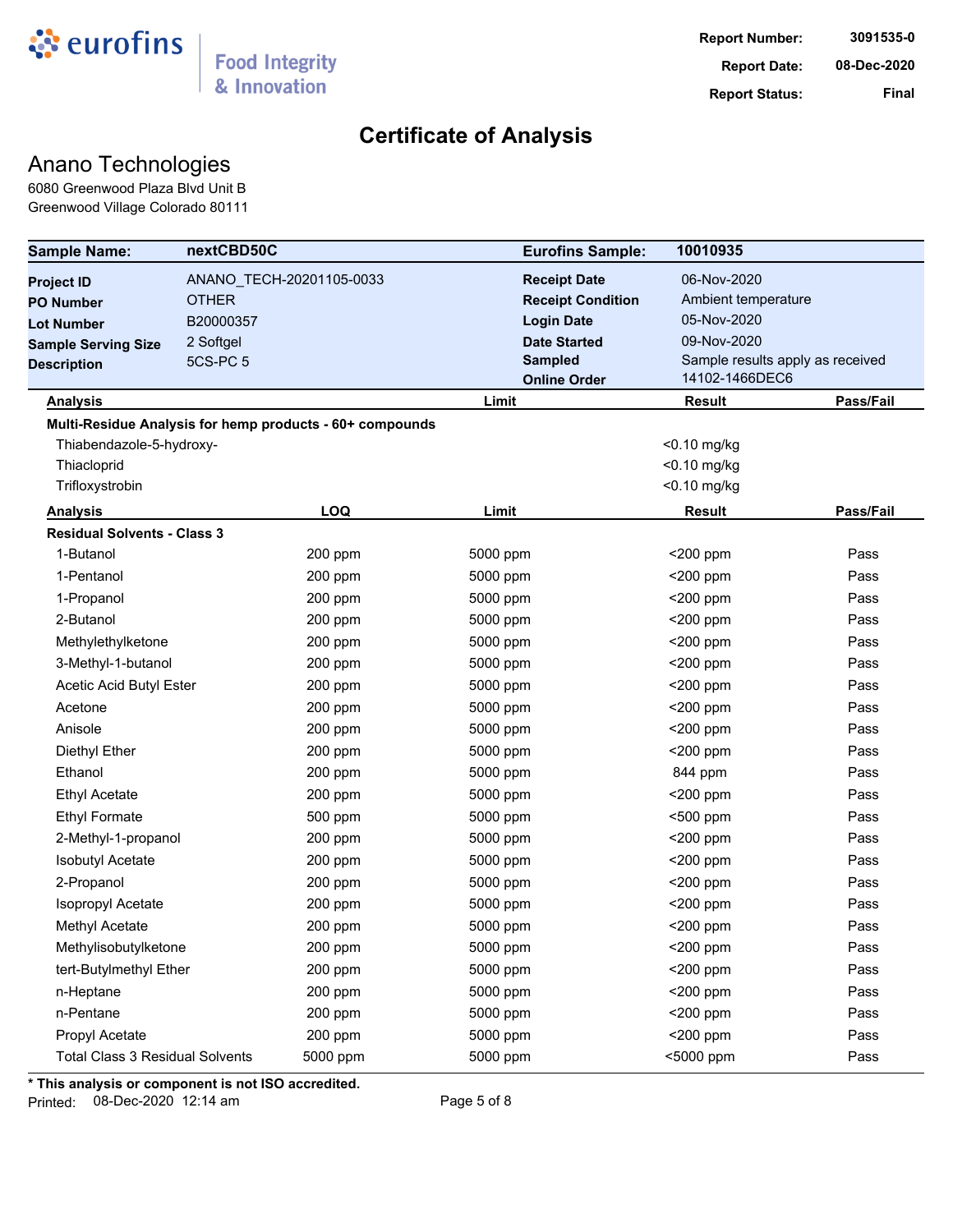

# **Aerobic Plate Count (USPC2021) Food Integ. Innovation-Madison NE**

USP Current revision, Chapter 2021.

To satisfy the requirements of the USP, the Preparatory Test must be completed on each matrix.

\*\*Based on the results of the preparatory test, the detection limit stipulated is adequate for the enumeration of the specified microorganisms.

**Calculated Sample Weight (PREP) Food Integrity Innovation-Madison**

**Coliforms (Petrifilm) (COLIPET) Food Integ. Innovation-Madison NE**

AOAC 989.10; AOAC 986.33; AOAC 991.14

**E. coli (USPE2022) Food Integ. Innovation-Madison NE**

USP Current revision, Chapter 2022.

To satisfy the requirements of the USP, the Preparatory Test must be completed on each matrix. \*\*Based on the results of the preparatory test, conditions stipulated are adequate for detecting the presence of the specified microorganism.

**Elements by ICP Mass Spectrometry (ICP\_MS\_S) Food Integrity Innovation-Madison**

Official Methods of Analysis, Method 2011.19 and 993.14, AOAC INTERNATIONAL, (Modified). Paquette, L.H., Szabo, A., Thompson, J.J., "Simultaneous Determination of Chromium, Selenium, and Molybdenum in Nutritional Products by Inductively Coupled Plasma/Mass Spectrometry: Single-Laboratory Validation," Journal of AOAC International, 94(4): 1240 - 1252 (2011).

### **Industrial Hemp Cannabinoid Profile (IHCBD\_S) Food Integrity Innovation-Madison**

Official Methods of Analysis, Method 2018.11, AOAC INTERNATIONAL, (Modified). Lukas Vaclavik, Frantisek Benes, Alex Krmela, Veronika Svobodova, Jana Hajsolva and Katerina Mastovska, "Quantification of Cannabinoids in Cannabis Dried Plant Materials, Concentrates, and Oils Liquid Chromatography-Diode Array Detection Technique with Optional Mass Spectrometric Detection, " First Action Method, Journal of AOAC International, Future Issue

# **Certificate of Analysis**

# **Report Date: 08-Dec-2020 Report Status: Final**

2102 Wright Street Madison, WI 53704 USA

3301 Kinsman Blvd Madison, WI 53704 USA

2102 Wright Street Madison, WI 53704 USA

2102 Wright Street Madison, WI 53704 USA

3301 Kinsman Blvd Madison, WI 53704 USA

3301 Kinsman Blvd Madison, WI 53704 USA

**Report Number: 3091535-0**

# ं eurofins

Anano Technologies 6080 Greenwood Plaza Blvd Unit B Greenwood Village Colorado 80111

### **Food Integrity** & Innovation

**Method References Testing Location**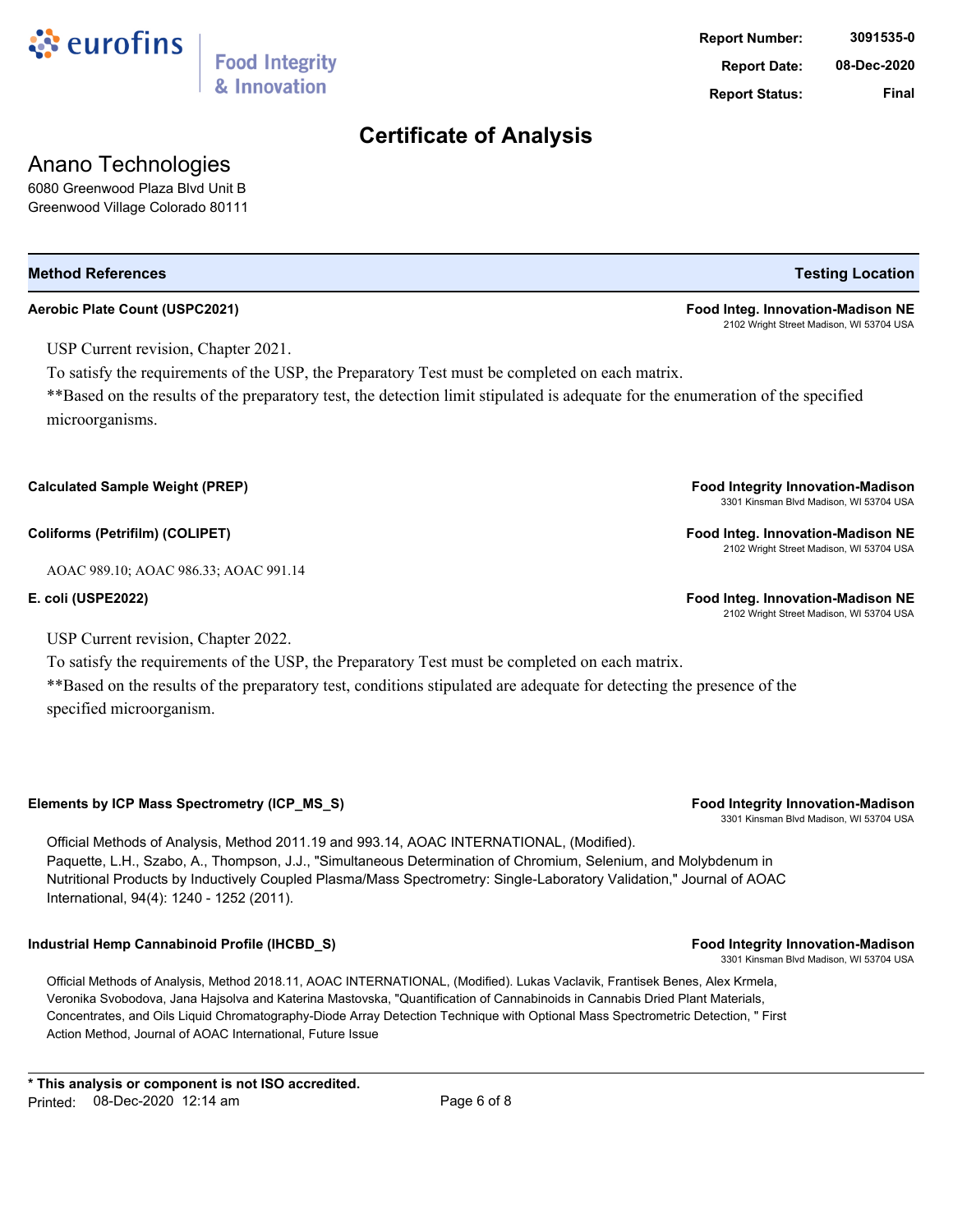

### Anano Technologies

6080 Greenwood Plaza Blvd Unit B Greenwood Village Colorado 80111

| <b>Method References</b>                                                                                                                                                                                                                                                           | <b>Testing Location</b>                                                             |
|------------------------------------------------------------------------------------------------------------------------------------------------------------------------------------------------------------------------------------------------------------------------------------|-------------------------------------------------------------------------------------|
| Multi-Residue Analysis for hemp products - 60+ compounds (PEST_HEMP)                                                                                                                                                                                                               | <b>Food Integrity Innovation-Madison</b><br>3301 Kinsman Blvd Madison, WI 53704 USA |
| Official Methods of Analysis, AOAC Official Method 2007.01, Pesticide Residues in Foods by Acetonitrile Extraction and<br>Partitioning with Magnesium Sulfate, AOAC INTERNATIONAL (modified).                                                                                      |                                                                                     |
| CEN Standard Method EN 15662: Food of plant origin - Determination of pesticide residues using GC-MS and/or LC-MS/                                                                                                                                                                 |                                                                                     |
| MS following acetonitrile extraction/partitioning and clean-up by dispersive SPE - QuEChERS method.                                                                                                                                                                                |                                                                                     |
| List of the tested pesticides and their limits of quantification (LOQs) are available upon request.                                                                                                                                                                                |                                                                                     |
| Mycotoxins in Raw Materials (MYCO_REG_S)                                                                                                                                                                                                                                           | <b>Food Integrity Innovation-Madison</b><br>3301 Kinsman Blvd Madison, WI 53704 USA |
| Varga, E., Glauner, T., Koppen, R., Mayer, K., Sulyok, M., Schumacher, R., Krska, R. and Berthiller, F., "Stable isotope<br>dilution assay for the accurate determination of mycotoxins in maize by UHPLC-MS/MS," Analytical and BioAnalytical<br>Chemistry, 402:2675-2686 (2012). |                                                                                     |
| Preparatory Testing of Nutritional and Dietary Supplements (USPC_PT)                                                                                                                                                                                                               | Food Integ. Innovation-Madison NE<br>2102 Wright Street Madison, WI 53704 USA       |
| Preparatory Testing of Nutritional and Dietary Supplements (USPE_PT)                                                                                                                                                                                                               | Food Integ. Innovation-Madison NE<br>2102 Wright Street Madison, WI 53704 USA       |
| Preparatory Testing of Nutritional and Dietary Supplements (USPM_PT)                                                                                                                                                                                                               | Food Integ. Innovation-Madison NE<br>2102 Wright Street Madison, WI 53704 USA       |
| Preparatory Testing of Nutritional and Dietary Supplements (USPS_PT)                                                                                                                                                                                                               | Food Integ. Innovation-Madison NE<br>2102 Wright Street Madison, WI 53704 USA       |
| Residual Solvents - Class 3 (USPR_S)                                                                                                                                                                                                                                               | <b>Food Integrity Innovation-Madison</b><br>3301 Kinsman Blvd Madison, WI 53704 USA |
| <u> Linited States Pharmaconeia, 38nd Rev. - National Formulary 33th Ed. Method &lt;467&gt;. LISP Convention, Inc. Rockville, MD (</u>                                                                                                                                             |                                                                                     |

United States Pharmacopeia, 38nd Rev. - National Formulary 33th Ed., Method <467>, USP Convention, Inc., Rockville, MD ( 2015). (Modified).

**Salmonella USP (USPS2022) Food Integ. Innovation-Madison NE**

2102 Wright Street Madison, WI 53704 USA

USP Current revision, Chapter 2022.

To satisfy the requirements of the USP, the Preparatory Test must be completed on each matrix.

\*\*Based on the results of the preparatory test, conditions stipulated are adequate for detecting the presence of the specified microorganism.